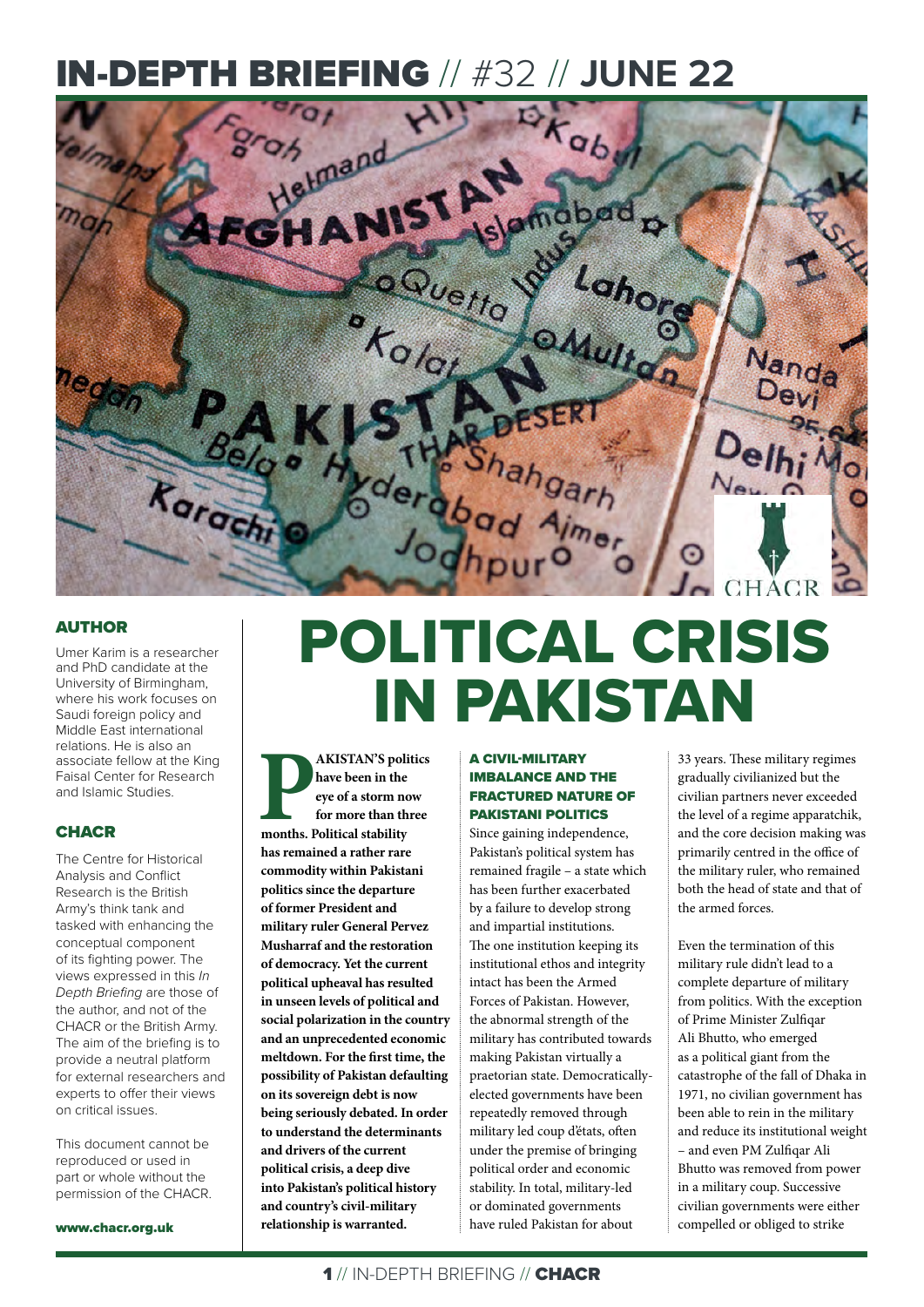a bargain with the military leadership. These civil-military understandings in essence remained a power-sharing arrangement that recognised the military's role in policy making and led to the hybridization of governance and public policy making structures. This gave the military significant influence over the formulation of foreign and national security policies.

This imbalance in the civilmilitary relationship has not emerged simply owing to the determination within military rank and file to maintain its power and privileges, the unwavering discipline and professionalism amongst its ranks or an urge within military's leadership to interfere with the country's politics. But this disparity is also a product of Pakistani politics. Political spectrum in Pakistan remains inherently factitious and political parties have largely been family led, or personality centred. As has been the case in other post-colonial societies, the flag bearers of democracy in Pakistan remain veritably undemocratic in their demeanour and treat their respective political parties as hereditary fiefs. These politicians once in power exhibit authoritarian tendencies not much different from military rulers and remain prone to bypassing and side-lining democratic institutions like the parliament that has empowered them. Similarly, there remains a strong tendency amongst the Pakistani political elite to marginalize and politicize public institutions in order to prosecute and suppress their political opponents. This is a key reason why the public has lost trust in state institutions which are considered corrupt and compromised.

Civilian governments in Pakistan are often a hodgepodge coalition of political forces hailing from diverse ideological, ethnic and class backgrounds. Such coalition governments often depend on



"WITH THE EXCEPTION OF PRIME MINISTER ZULFIQAR ALI BHUTTO, WHO EMERGED AS A POLITICAL GIANT FROM THE CATASTROPHE OF THE FALL OF DHAKA IN 1971, NO CIVILIAN GOVERNMENT HAS BEEN ABLE TO REIN IN THE MILITARY AND REDUCE ITS INSTITUTIONAL WEIGHT."

the military and specially its intelligence infrastructure to hold these unnatural political alliances together. Civilian governments have never been reluctant to use military resources to prosecute and suppress their adversaries and for this very reason they need to maintain a working and even amicable relationship with the military leadership. This also means that in times of civil-military discord, the military can find political partners in the oppositional cadres which are ready to work alongside military cadres to dislodge the government. This political dynamic has also put the country's military in the unique role of a mediator or adjudicator in national affairs. In this manner the military emerges as the ultimate survivor

in every political confrontation with civilian forces and has been able to guard its professional and corporate interests successfully.

#### CURRENT POLITICAL CRISIS IN PAKISTAN

The current political crisis in Pakistan manifests all structural flaws of Pakistan's democracy and the implications of endemic civil-military imbalance. However, the ultimate departure of the government of Prime Minister Imran Khan also has been rather politically surprising. The election of Imran Khan as the Prime Minister of Pakistan in 2018 heralded some new trends in Pakistani politics. Khan became the first person after former Premier Zulfiqar Ali Bhutto to land into power through the sheer force of

populism. Even more, he became the first premier in the modern political history of Pakistan to have the full backing of Pakistan's military leadership.

The close coordination between the government and the country's security establishment was evident in both the domestic and foreign policy realms. Khan's government's harmonious working relationship with the military was on display during the Balakot crisis in February 2019. This crisis started when 40 Indian security personnel were killed in a suicide bombing in the town of Pulawa in the Indian administered part of Jammu and Kashmir State. India retaliated by launching airstrikes against an alleged training camp of the Jaishe-Mohammad (JeM), a militant organization that has remained involved in the insurgency in Kashmir. Pakistan in response launched its own strikes inside Indian-administered Kashmir, which eventually led to an aerial engagement between the two sides resulting in the downing of an Indian MiG-21 fighter jet and the subsequent arrest of its pilot. As this violent engagement took place between the two South Asian nuclear powers, Pakistan's civilian and military leadership coordinated their political and military strategies and decided in unison to respond to the Indian airstrikes on Balakot. Khan's government and the military leadership were also on the same page with regards to the situation in Afghanistan. The prime minister was satisfied with his rather ceremonial role, which was largely centred around cricket diplomacy and building bridges with Afghan youth while the military leadership devised the policy outlook.

Within domestic politics attempts by opposition to outmanoeuvre the government repeatedly failed. The pinnacle of government politics came as the government's supported candidate was elected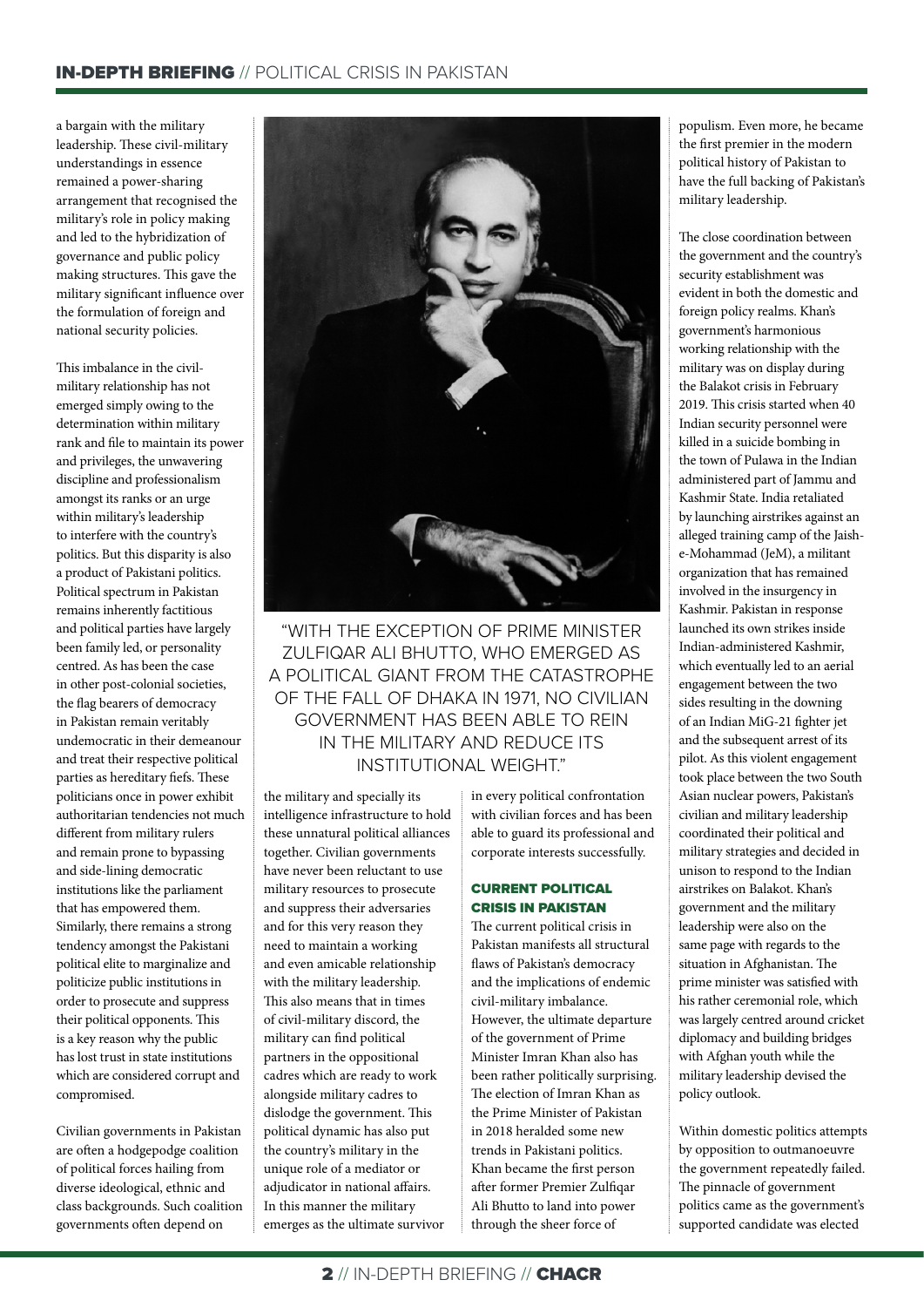as senate chairman, even when the motion didn't receive a majority in the upper house of parliament. Even though there were dissensions within government ranks thanks to the rift between PM Khan and his close aide Jahangir Tareen, who had been virtually the political mastermind of Khan's electoral success, they never translated into anything politically threatening and the government continued to pass crucial bills from both houses of the parliament.

However, Khan's own political capital did take a reckoning thanks to his ominous governance record while in power. Khan's coalition government abjectly failed to deliver on its promises of good governance and structural reforms in government institutions. The incompetence of public office holders, the recurring focus on short-term development projects to entice voters rather than prioritising the highly underfunded health and education sectors and a failure to enforce a strict tax regime on the country's mercantile classes dismayed a significant chunk of the government's voting base, compromising mostly the salaried middle class. The jolt given by the Covid-19 pandemic to Pakistan's already ailing economy further dented Khan's political image. This meant that PM Khan was standing on thin ice for quite some time, and it was his alignment with the country's military that provided him much needed political cover and persevered his government. Pakistan's opposition leadership included several seasoned and shrewd political players, but despite attempts they failed to challenge the government in a serious manner.

This political calculus started to change owing to a transformation in the civil-military relationship and particularly the personal relationship between PM Khan and the country's army chief General Qamar Javed Bajwa.



"KHAN'S GOVERNMENT AND THE MILITARY LEADERSHIP WERE ON THE SAME PAGE WITH REGARDS TO THE SITUATION IN AFGHANISTAN. THE PRIME MINISTER WAS SATISFIED WITH HIS RATHER CEREMONIAL ROLE, WHICH WAS LARGELY CENTRED AROUND CRICKET DIPLOMACY AND BUILDING BRIDGES WITH AFGHAN YOUTH WHILE THE "KHAN'S GOVERNMENT AND THE MILITARY<br>"KHAN'S GOVERNMENT AND THE MILITARY<br>LEADERSHIP WERE ON THE SAME PAGE<br>WITH REGARDS TO THE SITUATION IN<br>AFGHANISTAN. THE PRIME MINISTER WAS<br>SATISFIED WITH HIS RATHER CEREMONIAL<br>ROUND CRICK

Cracks started to emerge between the duo when the military attempted to transfer Khan's trusted intelligence chief (also a military officer) and the prime minister's office refused to accept the move. This led to a shortterm crisis between the two main power pillars in Pakistani politics eventually resulting in the transfer of the country's top spy. Furthermore, Army chief General Bajwa publicly rejected PM Khan's foreign policy stance on the Russian invasion of Ukraine calling it a huge tragedy. Previously, Khan had emphasized upon Pakistan's neutrality in the conflict and refused to denounce the Kremlin. This development was rather surprising as the military leadership had been on board vis-a-vis Khan's official visit to Moscow and agreed with the government that it should go ahead regardless of the escalating regional situation. The visit was in any case not a standalone event but rather the culmination of

attempts by Pakistani diplomats and security officials for over a decade to improve the country's political and strategic ties with Russia. The volte-face by the Army Chief suggested a clear rupture between the government and its military partners and was a sign that government's defence guard had left its position.

These developments incentivised the opposition to make its move and to start engagement with dissident parliamentarians within government ranks. This new political equation was a test of PM Khan's political and administrative skill. Khan was unable to confront this situation administratively even when he still had a good deal of governmental resources and power at his disposal. This included the civilian intelligence agency, Intelligence Bureau (IB), Federal Investigation Authority (FIA) and civilian law enforcement institutions. He could have used them to

monitor the meetings of his party dissidents alongside employing pressure tactics – something very common in Pakistani political culture – to ensure they remained politically loyal.

Khan instead took his rather favoured political path of discursive populism and alleged that the opposition political campaign to remove him was an American-sponsored regime change operation. Khan based this political campaign around an alleged "cypher" sent by the Pakistani ambassador to the United States back home that claimed in a meeting a US diplomat had conveyed to him that Washington wanted the removal of Khan's government and there would be consequences for Pakistan if he stayed in power. Khan's perspective did resonate at least within his own voting base as he started to rally big crowds in a bid to show his party's street power and dispel the notion that his government had lost public support. This campaign did raise the political stakes for the opposition and helped Khan recover some of the lost political capital but did not generate significant political pressure on his party dissidents to reverse their decision to switch loyalties.

Finally, the opposition alliance submitted a no-confidence motion against PM Khan. With this move, it was clear that opposition leadership had managed to sway the loyalties of some government lawmakers. Still more surprising was the departure of the government's loyal coalition partners who had stood with PM Khan for more than three years and remained resilient in the face of the opposition's enticements. In a last-ditch attempt, Khan's legal aides tried to manipulate the constitutional clauses and had the no-confidence motion rejected by the deputy speaker of the national assembly. This was followed up by the prime